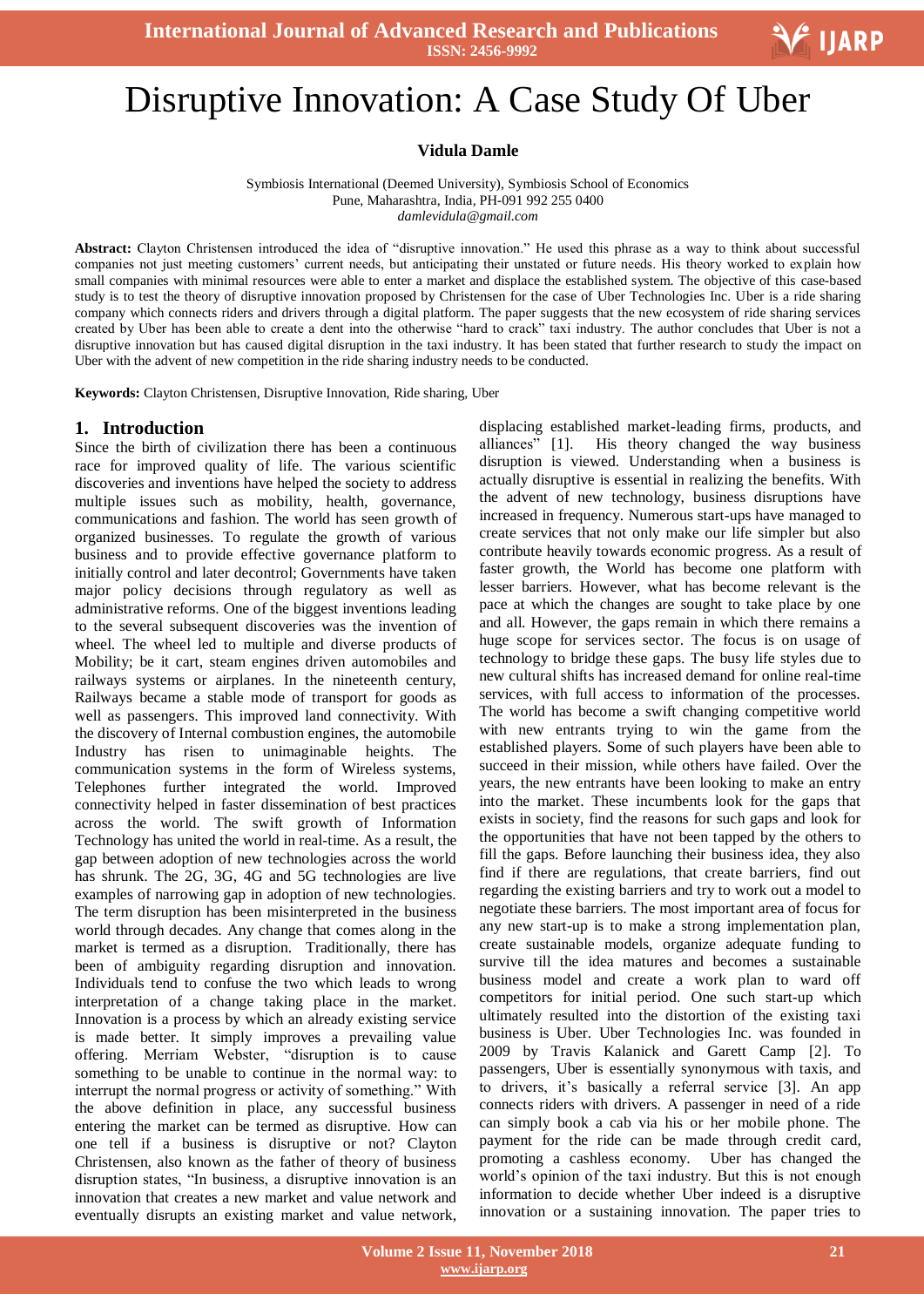

provide an answer to the above by testing the working of Uber in accordance with the theory of disruptive innovation suggested by Clayton Christensen.

## **2. Theoretical Background**

A paradigm shift can be seen between now and how businesses used to be operated earlier. Many factors have contributed and are responsible for this shift. Though all businesses grow and change overtime, the ones that have successfully understood and correctly interpreted the demands of population have succeeded the most. Understanding population thus becomes imperative. It means gaining knowledge of social, economic, political factor of a particular region which are likely to influence the people the most. Demographic profiling helps companies/businesses to know their customer better. Demography is a statistical image of population covering factors like age, gender, occupation, education level, income level, religion etc. and how it changes over time. Millennials or generation Y is considered to be the most impactful group in the current period as compared to groups namely generation X and Z [4]. This group is typically characterized by their increased familiarity with digitalization, need of communication and social consciousness among other things [5] For businesses to improve some form of improvisation is required in the product or service being offered. A better product or better service is needed. Essentially it means that the current value chain needs enhancing. All changes made, to add to the existing value chain creates something that is more efficient and futuristic. This could be achieved by innovation or disruption. Webster defines innovation as introducing new idea or methods as a natural progress and disruption means to bring radical change from the old traditional ways by introducing new ideas or methods. On one hand where innovation is considered to take the market with it, disruption works by displacing the old market ...old technology, in an attempt to make businesses serve customers better. People argue that innovation is rational and disruption irrational [6]. Clayton argues that they both are two faces of the same coin. According to him, all intrusions by which the existing market, industry, technology is displaced by something more worthwhile is creative as well as disruptive [1]. When something gainful is created it should be termed as disruptive innovation and not just disruption. Dru JM coined the term creative disruption to explain the radical but purposeful changes in the market [7]. Almost all the times disruptions or rather disruptive innovations happen because they are required. the changing pace of technology has affected many such disruptions. Some disruptions are powerful enough to destroy a particular industry and forces a need to make changes at the institutional level. They redefine how society operates. Not just, new rules and regulations governing changes are required, but society as a whole has to go through a learning curve. Disruption theory of clayton suggests that the new entrant always starts at the bottom of market providing services that are just enough to satisfy the customer. This market has been left behind by the companies who in their constant desire to improve their service or product make the product/ service costly and automatically out of reach of the regular customer. For the disrupting company the niche is available to exploit. Disrupter tries to occupy this market with a marginal profit-making strategy and makes a stronghold. The more sophisticated customers of the same market also are captured with passing time [1].

 Digitalization has become the new buzzword. Use of information technology in businesses is instrumental in creating new opportunities and avenues for entrepreneurs and forming new business models for business growth [8]. Advance in technology has affected the way one conducts themselves. The use of internet of things, smart phones, social media and ways of amalgamation of technology and digitalization has eventually transformed the way people can think about conducting businesses. The traditional ways of doing business are getting challenged. New digital technology has brought the world closer, remodeling businesses to approach and satisfy the technology savvy consumer. According to Kelly K., "Uber, the app that helps people find rides in nearly 500 locations across the globe, has disrupted the taxi industry" [9]. The author further writes that these digital native companies are using technology to redefine the customer experience, making it difficult for the existing companies to cope. [9]. Which also means that business leaders of today will have to develop a foresight to keep up with the technological impact in their respective field. Peter Drucker explained "What a company gets paid for" is more than just knowing the service or product a business wants to offer. It should get involved in intimately knowing customers and the dynamics of the business environment [10]. Every business model has to evolve with time. Dynamism of business models only can guarantee incremental earnings. At the best, every business model is required to answer certain pertinent questions: Namely Identifying the target customer "which would mean to know where and what type of customer the company wants to approach and how should it be doing it; secondly, what is the company planning to offer to the customer which means the form and nature of service or product which it believes is the need of the customer; thirdly, to what extent the usage of the given service or product will satisfy the user or be of value to the customer; fourthly, How the business or company plans to make money out of the created value chain [11]. Digitalization has helped the vendor and the customer to have a direct transaction thereby eliminating the need of intermediate party or a middleman, also known as Peer to Peer model (P2P). Uber with its app is successfully using the P2P model, bringing the consumer in direct contact with the provider. At the same time working in P2P market comes with its own challenges [12]. According to Kelly K., Uber has disrupted the taxi industry using digital technology [9]. In fact, with digitalization Uber has been able to form a huge market by providing quick and easy transport solution to consumers. Disruption usually works on the principle of simplicity. Uber's value addition has been simple and cheap and perceived easier than from hailing or renting taxis. It has also adopted a simple model for Business promotion that is, by using current customers who get promotional codes on their smartphones and pass them to their acquaintances. [13]. Uber has created enough stir in the aggregator sector in both America (where it started) and India (where it has largest market outside America) [14]. Where we say that Uber has digitally disrupted the taxi market, it actually has managed to generate multi fold employment and going by the basic business objectives it is able to provide more value to the existing customers. Researchers vary in their opinion about Uber being a disruptive innovation. The following sections discuss this debatable issue and try to find a logical answer for it.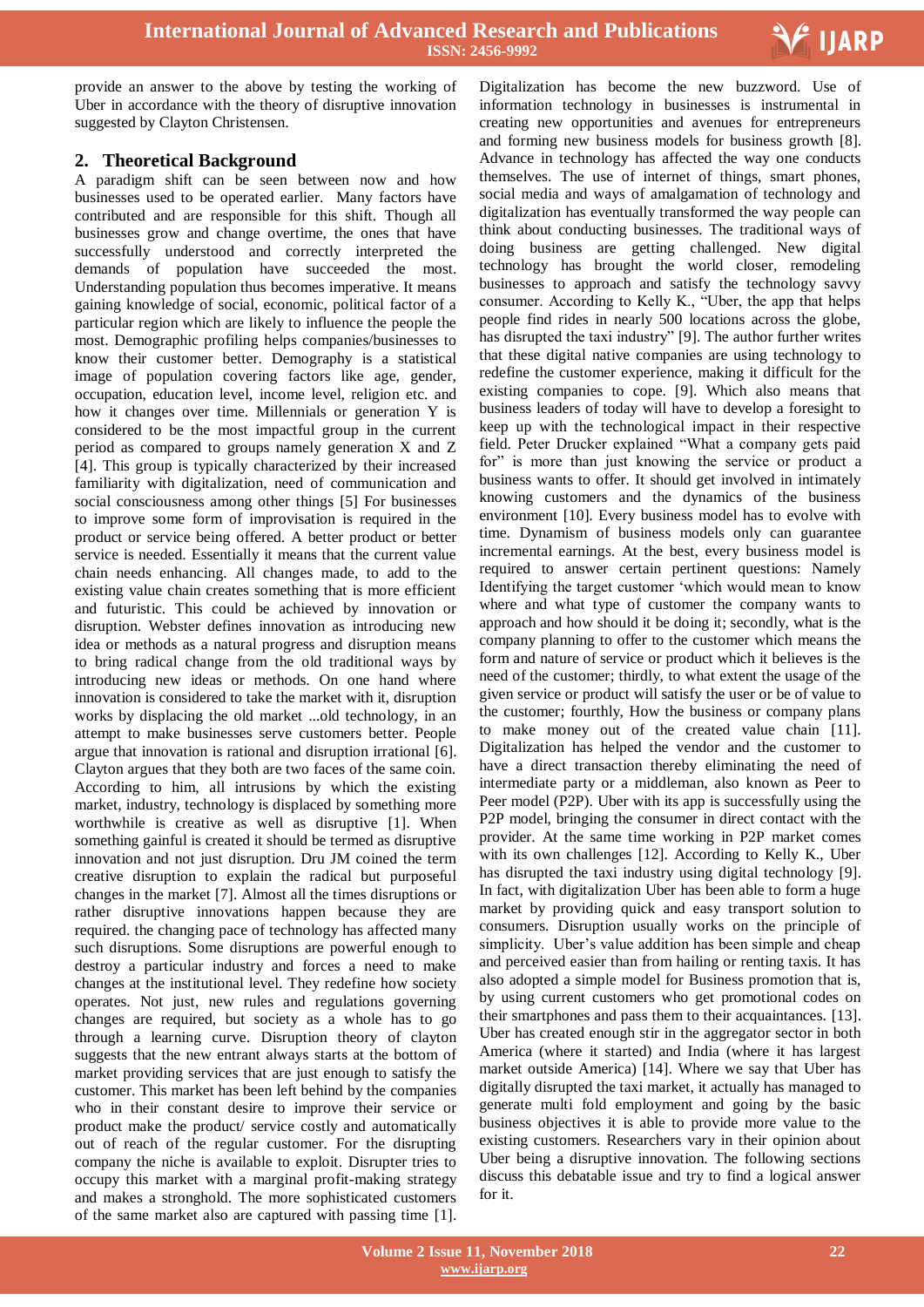

#### **3. Method**

This paper "Business Disruption: A case study of Uber" aims to study the impact the Uber Technologies Inc. has had on the existing ride sharing industry. In less than a decade, Uber has transformed the ride sharing sector not only the in the United States of America but throughout the world including India and China. In 1995, Clayton Christensen wrote the book "The Investor"s Dilemma" which contained the theory of Disruptive Innovation. The objective of the study is to test the business case of Uber Technologies Inc. on the principals propounded by Clayton Christensen on disruptive innovations. The Journal Article tries to answer the following questions;

- 1. Is Uber a Disruptive Innovation?
- 2. How has Uber led to the transformation of ride sharing services?
- 3. How digitalization has contributed to the success of Uber?

The research conducted in this study is secondary in nature. The methodology used in this paper is a case-based approach, where the journey of Uber Technologies Inc. is studied in depth. The Scope of this study is restricted to the United States of America and India. Uber was a start-up launched in San Francisco, USA in the year 2009. After stabilizing its operations, it entered into other countries with improvised business models based on the learning. This study focuses on the initial period of Uber as a start-up in USA and India only.

## **4. Case Study**

Uber technology Inc., founded in 2009, is the world"s largest personal transport provider. With its headquarters in San Francisco, California, Uber operates in 65 countries, covering over 600 cities [14]. The effective peer-to-peer business model employed by Uber connects those who need the service, in this case transportation, with those who can provide the service. The service is digitally provided, where in, A taxi can be summoned via an Uber App available both on Android and IOS. With a valuation of 72 billion dollars [15] [16], Uber completes over 15 million trips daily and provides employment to over 16000 people [14]. The basic philosophy of Uber was to increase asset utilization. To make the model more sustainable, there was a need to increase the number of drivers and cabs. This would reduce the waiting time per customer and make the model more dependable. Only by increasing the reliability of the system, the demand for it could be increased. The company had a business plan and an IT backing but to make the model scalable, funding was required. Many investors including Google ventures helped finance the company. The list of investors has been provided below.

| Table 1: Funds received by Uber from various investors |  |  |  |  |  |  |  |  |  |
|--------------------------------------------------------|--|--|--|--|--|--|--|--|--|
|--------------------------------------------------------|--|--|--|--|--|--|--|--|--|

| Date                           | <b>Funding Amount</b><br>(USD) | Investor(s)                     |  |
|--------------------------------|--------------------------------|---------------------------------|--|
| August 8 <sup>th</sup> , 2009  | \$0.2 million                  | Garret Camp, Travis<br>Kalanick |  |
| October $15th$ , 2010          | \$1.25 million                 | <b>First Round Capital</b>      |  |
| February 14th, 2011            | \$11 million                   | <b>Benchmark</b>                |  |
| December $7th$ , 2011          | \$37 million                   | <b>Menlo Ventures</b>           |  |
| August $23^{\text{rd}}$ , 2013 | \$363                          | Google Ventures                 |  |
| June $6^{th}$ , 2014           | \$1.4 billion                  | <b>Fidelity Investments</b>     |  |
| December $4th$ , 2014          | \$1.2 billion                  | Glade Brook Capital             |  |

|                                                   |                     | Partners                                           |
|---------------------------------------------------|---------------------|----------------------------------------------------|
| June $31^{\rm st}$ , 2015                         | \$1 billion         | Undisclosed                                        |
| August 19th, 2015                                 | \$100 million       | Tata Capital                                       |
| February 12 <sup>th</sup> , 2016                  | \$200 million       | Letterone Holdings SA                              |
| June $1^{st}$ , 2016                              | \$3.5 billion       | Saudi Arabia's Public                              |
|                                                   |                     | Investment Fund                                    |
| $\overline{\mathrm{July}}$ 7 <sup>th</sup> , 2016 | \$1.15 billion      | Morgan Stanley                                     |
| September $13th$ , 2017                           | \$1 billion         | Didi Chuxing, Dragoneer<br><b>Investment Group</b> |
| November $17th$ , $2017$                          | \$10 billion        | Softbank Vision Fund                               |
|                                                   | <i>Source:</i> [17] |                                                    |

The increase in funds allowed Uber to pump in more money to attract drivers and also provide discounts and take other initiatives to attract the customers. Even after attaining new heights of success, Uber is still in losses, but with the massive increase in demand their scale of operation has increased. The model can now be call sustainable. The company has slowly withdrawn the initial incentives it offered to both the drivers and the customers. It is now up to the driver to make more money by driving more. With rising demand, drivers tend to accept more rides and hence generate more income. The success of Uber can be easily explained by studying its business model. The business model of Uber can be structured according to "the magic triangle" proposed by professors at the University of St. Gallen [11]. Uber offers its service to two types of customers namely, drivers or providers, and people who want a ride or users. Any individual with a driving license, a clean criminal record, a well-maintained car and a mobile phone can work as a driver for Uber. To order a cab, a person simply needs to download the Uber App, register and provide their credit card details. Many countries in Europe, for example Austria do not except payment in cash, on the other hand, in India, cash payment in also accepted. The App is customized according to the demography of the region. The company makes the job attractive for drivers by allowing them to work flexible hours. It was up to the driver to decide how many hours he wants to drive. Similarly, being able to avail rides at a faster pace and cheaper price, knowing the exact location of the driver and hassle-free payment system (credit/ debit card) all contribute towards the increase in demand for Uber. The business model of the company helps save on both fixed and variable costs internally. Uber has an inventory light model. Uber doesn"t own any cars, it doesn"t have to bear any servicing and maintaining costs of taxis. Uber doesn"t have to pay parking fees or rent. Uber provides an ecosystem for the drivers and passengers to interact without the need of a third party. This helps them save on call center agents fees and administration costs. Uber saves a large amount by employing individuals who are already skilled in driving. The company doesn't need to spend on recruiting and training drivers or issuing permits. Uber makes money by charging a commission under 30% from the drivers. In India the commission charged is 20% which includes GST [18]. According to the changes in the demand supply for cabs in the market, Uber adjusts the price by using an automated algorithm. As a result, when the demand for cabs is high, the fares are significantly higher than usual. Before the establishment of Uber Technologies Inc., intra-city commuting market was heavily dominated by city taxis. These taxis were limited in number due to the restrictions imposed by the existing drivers. For example, the number of Auto drivers in India have increased by a marginal amount in the past 5 years. Existing Auto drivers threaten the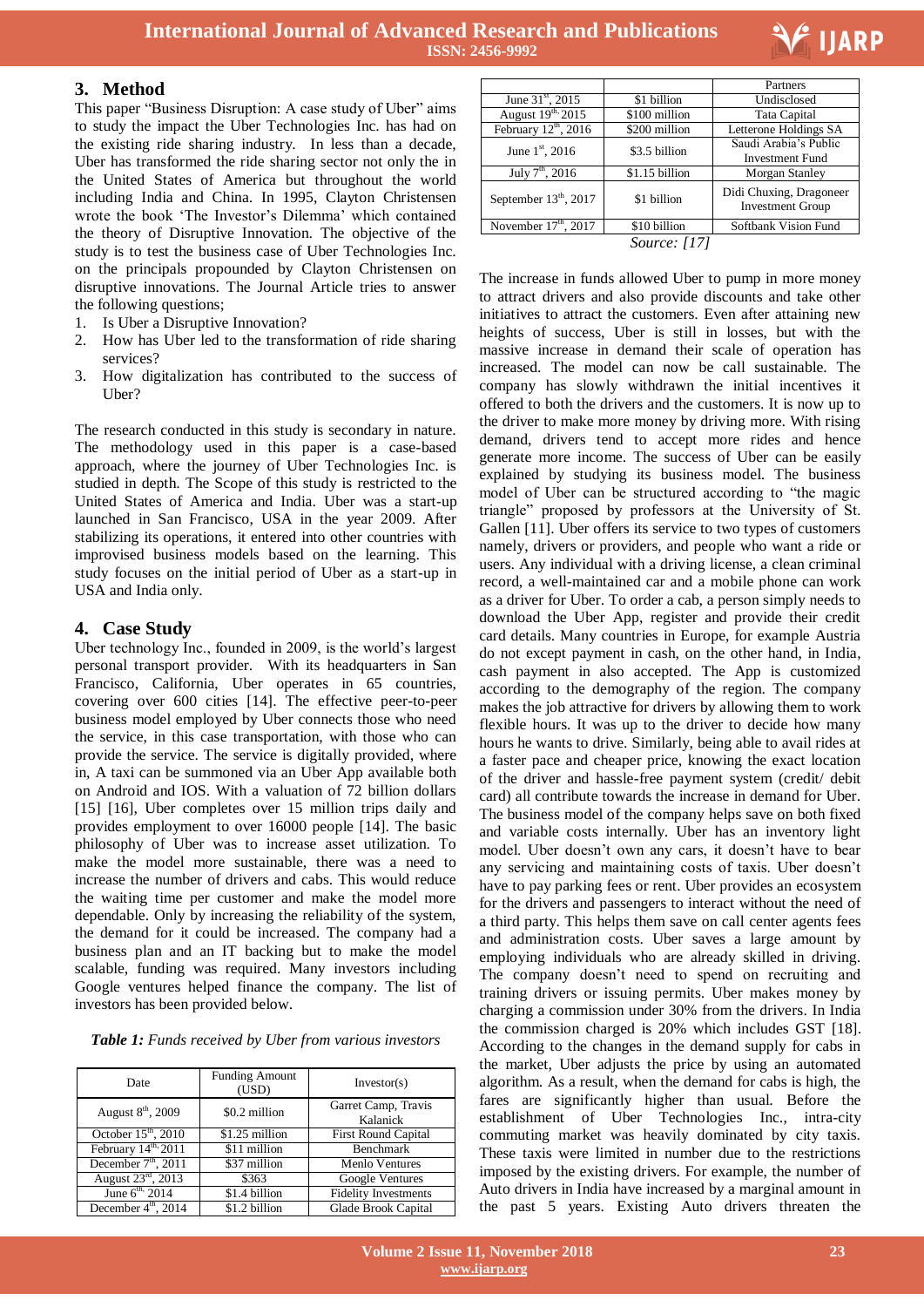

government by going on strikes as increasing the number of drivers, raises the supply leading to a reduction in fares. Limited taxis made availing the service costly for customers. Even after paying such a high fee, the quality of services received were poor. The result was that consumers started to avoid taking taxis and use their own personal vehicles. This opened up an opportunity in the market to be exploited by one of the start-ups. Uber managed to seize this opportunity by providing a better transportation service than city taxis. Uber's biggest advantage in USA was using private cars. This helped the company avoid, commercial insurance, commercial registration, commercial plates, special driver"s licenses, background checks and commercial vehicle inspections. The practices of Uber are not uniform across the different cities and countries it operates in due to the different laws and regulations. E.g. in India, Uber is allowed to use private cars for ride sharing. The complexity of the problem gets compounded due to the fact that in most countries" road transport is not a federal subject. Therefore, every state creates unique regulations depending upon the progressive attitudes as well as pressure of existing taxi lobbies. For example, in Karnataka, Uber has been asked to ply on fix tariffs, whereas in West Bengal there is a regulation mandating cabs to be fitted with CCTV cameras for safety reasons [19] [20]. The state of Maharashtra has asked the cab aggregators to have a composition of 30% of their taxis in luxury segment [21]. A similar scenario can be observed in America. For example, in Seattle the council has imposed restrictions on ride sharing services to protect the already existing taxi drivers. A cap on the number of cars and the number of driving hours was levied [12]. To maintain the quality of services, Uber also provides both the driver and the customer the chance to rate rides and give feedbacks according to their experiences. The App also offers a feature to share one"s ride with others making passengers feel safe and secure. These features have positively impacted the demand. Uber continues to introduce innovations in existing ideas which lead to better asset utilization. The introduction of Uber POOL reduced the per person cost. This helped Uber expand its market to the lower end of the population who couldn"t afford calling an Uber before. The company also encourages the system where 2 to 3 drivers drive the same car. Such a technique allows a single car to be used 24 hours a day, resulting into maximum asset utilization. Uber has also diversified the services it offers. The company has expanded its business to the food delivering sector by creating an App called UBER eats. UBER FREIGHT is a free app that matches carriers with shippers, where the shippers can instantly book the loads they want to haul [22]. Due to upfront pricing, carriers always know how much they"ll get paid. Uber is also working rigorously on changing the future of autonomous transportation technology. An advanced technologies group is dedicated to building safe, reliable, and cost-effective selfdriving technologies. In all, Uber has managed to introduce a successful business in the market based on a simple idea, "How would you be able to request a trip from your phone?"

## **5. Analysis and Discussion**

Uber, in less than a decade has managed to expand significantly. Founded in 2009, the company witnessed fantastic growth. The demand for Uber has increased exponentially in the past few years. Countless start-ups have imitated Uber's business plan. These include; Ola, mytaxi,

 DiDi and many others. The company has transformed the taxi business throughout the world, but is Uber disrupting the taxi business? The answer is debatable. Few researchers consider that any combination of a trivial technology, with a trivial yet effective business model will lead to disruption. According to the view point above, Uber is a disruptive innovation, as digitalization (a trivial technology) has been combined with a peer-to-peer model (a trivial yet effective business model) to create a dynamic start-up that has changed the perception of the taxi business. Another way of explaining the effect of Uber on the society can be that even though the services provided by the company have distorted the functioning of the taxi business, it has not disrupted it. This view point is in harmony with the theory of "disruptive innovation" proposed by Clayton Christensen, a renowned American academic. According to the theory, the company"s financial and strategic achievements do not qualify for it to be termed as disruptive. This is because of two reasons:

*1. As per Christensen, Disruptive innovations originate in low-end or new-market footholds [1]. Disrupters try appealing to the lower end or unserved markets which are usually over-looked by incumbents. Lower end markets exist because incumbents, with the aim of increasing profits in mind, cater to customers who highly demand their products and almost ignore the less-demanding customers. Sometime, incumbents overshoot the demands of the low-end of the market. This opens up a market for disrupters by initially focusing on the low-end customers and providing services that are "good enough". New-market disruption occurs when a market is created for non-consumers. Put in simplistic terms, this type of disruption targets not consumption.* 

It is difficult to say that Uber fulfils either of the two bases. It cannot be said with guarantee that Uber started at the lowerend of the taxi market, the one which supposedly got left behind when the taxi market, overtime tried to add features in order to improve its offer to existing customers, inevitably making use of taxi more expensive or beyond the means of a regular taxi customer who could not afford the high rates and keep up with the natural innovation in the taxi market. This was not the case. When Uber was launched in San Francisco, it was already a well serviced market by taxis [1]. Uber"s target customers were people who were already in the habit of travelling by taxis. Hence, it cannot be said with conviction that Uber initially formed a business focusing on non-consumers.

*2. Disruptive Innovations don't catch on with mainstream customers until quality catches on up to their standards [1]. According to Christensen, disruptive innovations start at the bottom of the market. The services they offer are initially not up to the mark and therefore, customers are not inclined towards availing these services even at a low price. Over time, the quality improves enough to satisfy the customers. The once inferior product, now with advancement is accepted in the market. A disruptive innovation is a process, there is more to it than just introducing a product or service.* 

Uber leans more towards what one calls a sustaining innovation. Uber has helped sustain the already existing taxi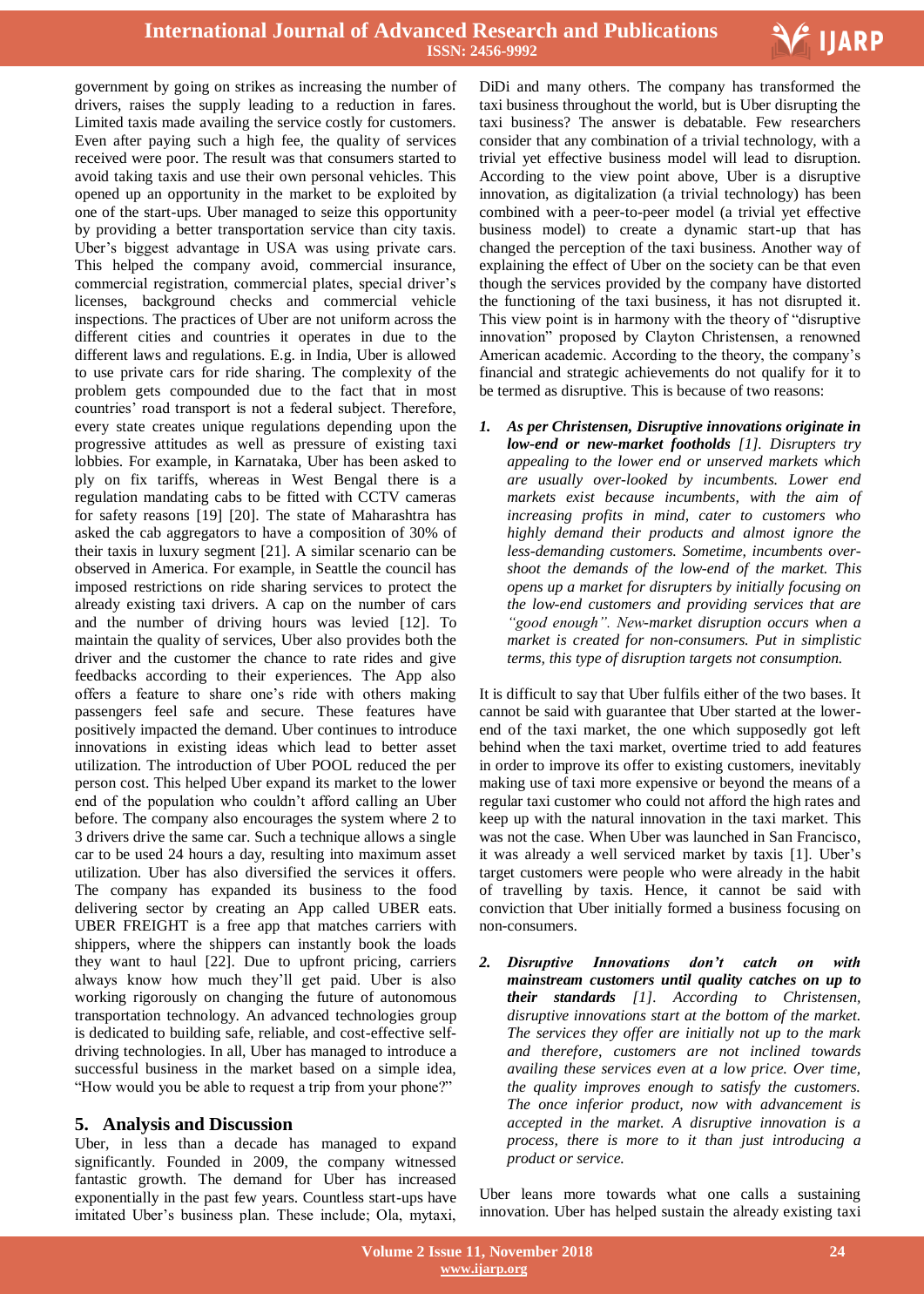

business rather than disrupt it completely. Services provided by Uber from the start have lived up to the demands of the customers. The product is hardly ever described as inferior to the existing taxi business. The myriad of features provided by the company has made getting rides so easy as compared to when taxis had to be hailed on the streets. The quality of services provided by Uber is maintained through the fantastic rating and feedback features available on the Uber app to both the customers and drivers. Uber at the time of launch had all it takes to target the main stream customers. Uber has changed the dynamics of the taxi industry. The revolutions brought in by the company has transformed and distorted the existing taxi business but, it cannot be considered as a disruptive innovation. Uber was the first company to offer ride sharing services using a digital platform. Even though, Uber cannot be terms as a disruptive innovation due to the above explained points, it has definitely caused a digital disruption in the transportation market. Uber has managed to generate value by improving the taxi procuring ability of the consumer in terms of saving on time money and simplicity of the operating procedure. Disruptive is the technology that it has used which helped Uber to create a massive consumer base. It has improved the ride sharing services.

#### **5.1 Comparative analysis - Uber v/s Airbnb**

Both Uber and Airbnb are high impact start-ups yet only one of the two is considered disruptive. Airbnb would allow to even book a couch in someone"s living room just like booking a hotel room. Airbnb"s early users were not the regular hotel users. It attracted an untouched section of population for outstation stays. Whereas Uber in its initial days did not target a new set of customers but focused on providing a better alternative for existing taxi customers. The disruptive products always go after non-consumers that have been priced out of the market. Based on two standpoints of theory proposed by Christensen, Uber cannot be correctly called disruptive innovation.

## **6. Conclusion**

World over, the taxi drivers have been able to create a very strong pressure group. This pressure group has deep-routed local support from the policy makers as well as politicians. The result has been that due to the strong influence exercised by the taxi lobby, citizens have often been left in lurch. The focus of the government policies has often eluded the citizen centric approach. This led to a situation where the taxi market remained restricted, mostly unavailable, inaccessible, unsafe, unaffordable with inconsistent service level to the customers who found it convenient to shift to private mobility than to rely on the existing taxi industry. There was a wide gap available waiting to be bridged in ride sharing services. Uber grabbed this opportunity with detailed planning and meticulous implementation to meet the expectations of the consumers, there by winning back the trust of the existing customers as well as attracting the new ones. Capitalizing its strength in IT applications, Uber has been able to develop systems which exploit the full potential of the assets (cars), resulting in lower cost and high turnover, thereby resulting in benefits to the customers as well as the drivers. The new ecosystem of ride sharing services created by Uber has been able to create a dent into the otherwise "hard to crack" taxi industry. Uber has universally transformed the taxi industry. The company has managed to

 restore the confidence of consumers in ride sharing services. Uber changed the dynamics all together by making it possible to order cabs digitally. Uber has surely caused a digital disruption but due to the high quality of services provided from initial phases and its target customers, Uber cannot be called a disruptive innovation.

## **7. Future Research Directions**

Venture funds have played a significant role in helping Uber continue with its expansion while making cash losses. With multiple competitors such as, Didi and Ola, it will be a challenge for Uber to seek more funds and retain its dominance in the ride sharing market. This will directly impact future fund flow. This might necessarily force Uber to go for force corrections in its strategies across the globe without losing its drivers as well as consumer base to keep a healthy top line. Sustainability of business models on long term bases remains unproved as nowhere across the globe has Uber turned profitable. It will be interesting to map the future growth of Uber in further studies.

## **References**

- [1]. C. M. Christensen, M. Raynor and R. Mcdonald, "What is Disruptive Innovation," Harvard Business Review, pp. 44-53, December 2015.
- [2]. M. Helft, "Editor's Pick: How Travis Kalanick Is Building The Ultimate Transportation Machine," Forbes, 14 December 2016. [Online]. Available: https://www.forbes.com/sites/miguelhelft/2016/12/1 4/how-travis-kalanick-is-building-the-ultimatetransportation-machine/#3f59bb5656ab. [Accessed 16 September 2018].
- [3]. J. P. Pullen, "Tech: Apps: Everything You Need to Know About Uber," Time, 4 November 2014. [Online]. Available: http://time.com/3556741/uber/. [Accessed 16 September 2018].
- [4]. S. S. Kalpathi, The Millennials: Exploring the World of the Largest Living Generation, Chennai: Penguin Random House India Private Limited, 2016.
- [5]. Pew Research Center, "Social and Demographic Trends: Millennials in Adulthood," Pew Research Center, 7 March 2014. [Online]. Available: http://www.pewsocialtrends.org/2014/03/07/millenn ials-in-adulthood/. [Accessed 7 September 2018].
- [6]. S. Cruickshank, "Digital Transformation; What's the difference between innovation and Disruption ?," Stormid, 24 May 2017. [Online]. Available: https://blog.stormid.com/innovation-anddisruption/. [Accessed 7 September 2018].
- [7]. J. M. Dru, Disruption : Overturning Conventions and Shaking Up the Marketplace, New York: John Wiley & Sons, 1996.
- [8]. K. Kurzawska, "5 Ways in Which Digitization Is Changing Business World," Timecamp, 9 February 2018. [Online]. Available: https://www.timecamp.com/blog/2018/02/5-ways-